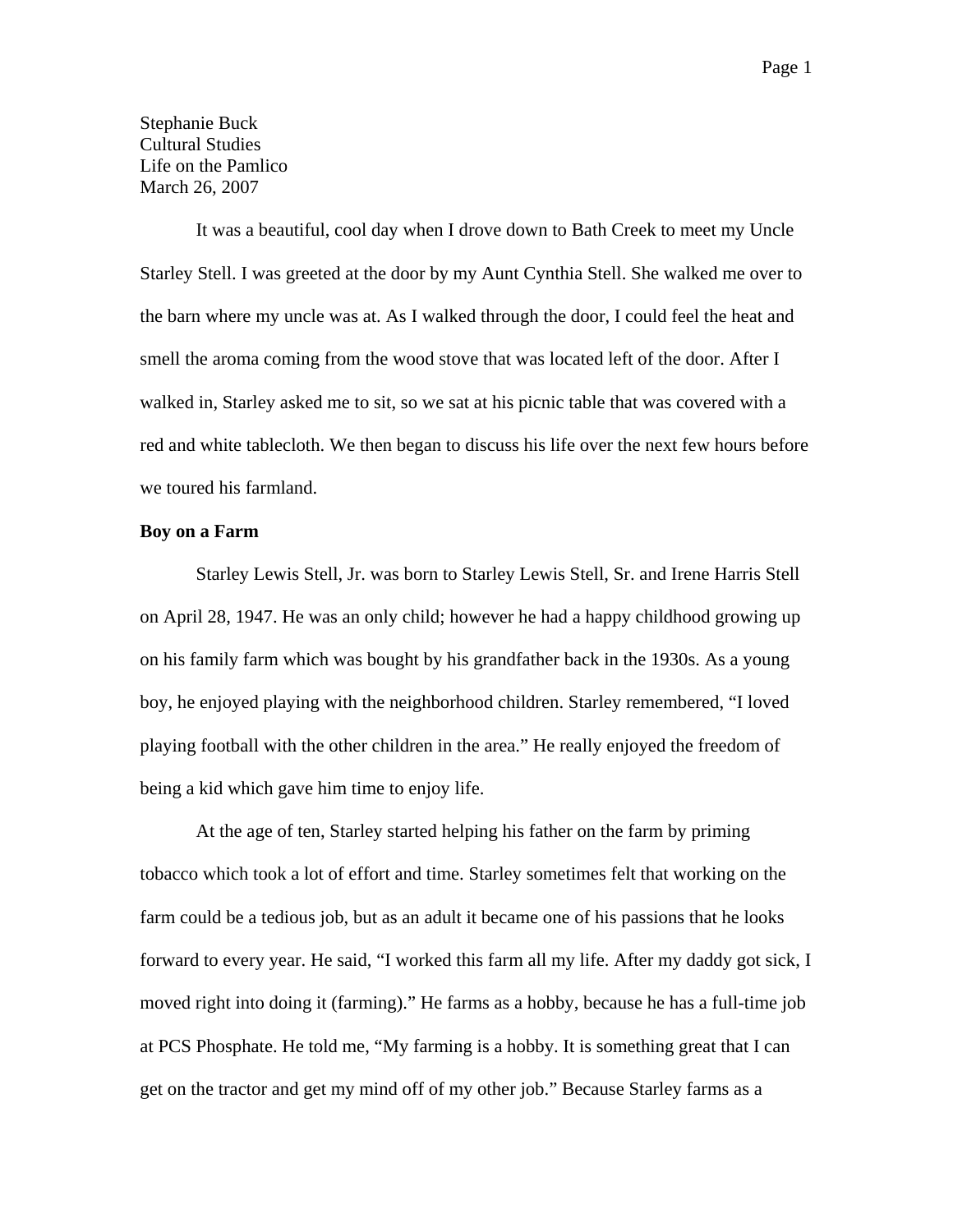hobby, he and his close friend Guy Cutler actually purchase farming equipment that the two share, because Starley said, "Neither one of us had enough land to justify buying some of the products we needed." Surprisingly, he does all of his farming work himself which gives him a sense of accomplishment and enjoyment. In the future, he said that if either of his two sons would farm the land after he was gone it would probably be his youngest son, Steven, who is studying at NC State in the Agricultural department, but he is not sure whether or not the tradition would be carried on. However Starley will continue to farm until he is unable to continue this favorable hobby.

# **School Life**

Starley attended Bath Public School in Bath, North Carolina. When Starley was in school, he already knew that whatever his teachers said was right. He still remembers that if he got into trouble at school and got a whipping he knew he was going to get another one as soon as he got home. Starley said, "Even as a small child, what my teachers said would be gospel to my parents. So, if I misbehaved and got into trouble at school, my parents were sure to get me when I got home." He said that his parents knew that if he was in trouble at school that they would never question it, but they would punish him too because he needed to learn to behave and respect his elders. He realized that when his own children started in school that many parents did not take the word of the teacher, but questioned their authority when it comes to their children misbehaving. He knew that if his children were "acting up in class and got into trouble" they would be punished as well when they got home. Well he had it easy finding out whether his sons were behaving or not, because he was on the advisory board for Bath schools. By being on this board, he had firsthand access to the principal, school board, and teachers of his son's schools, so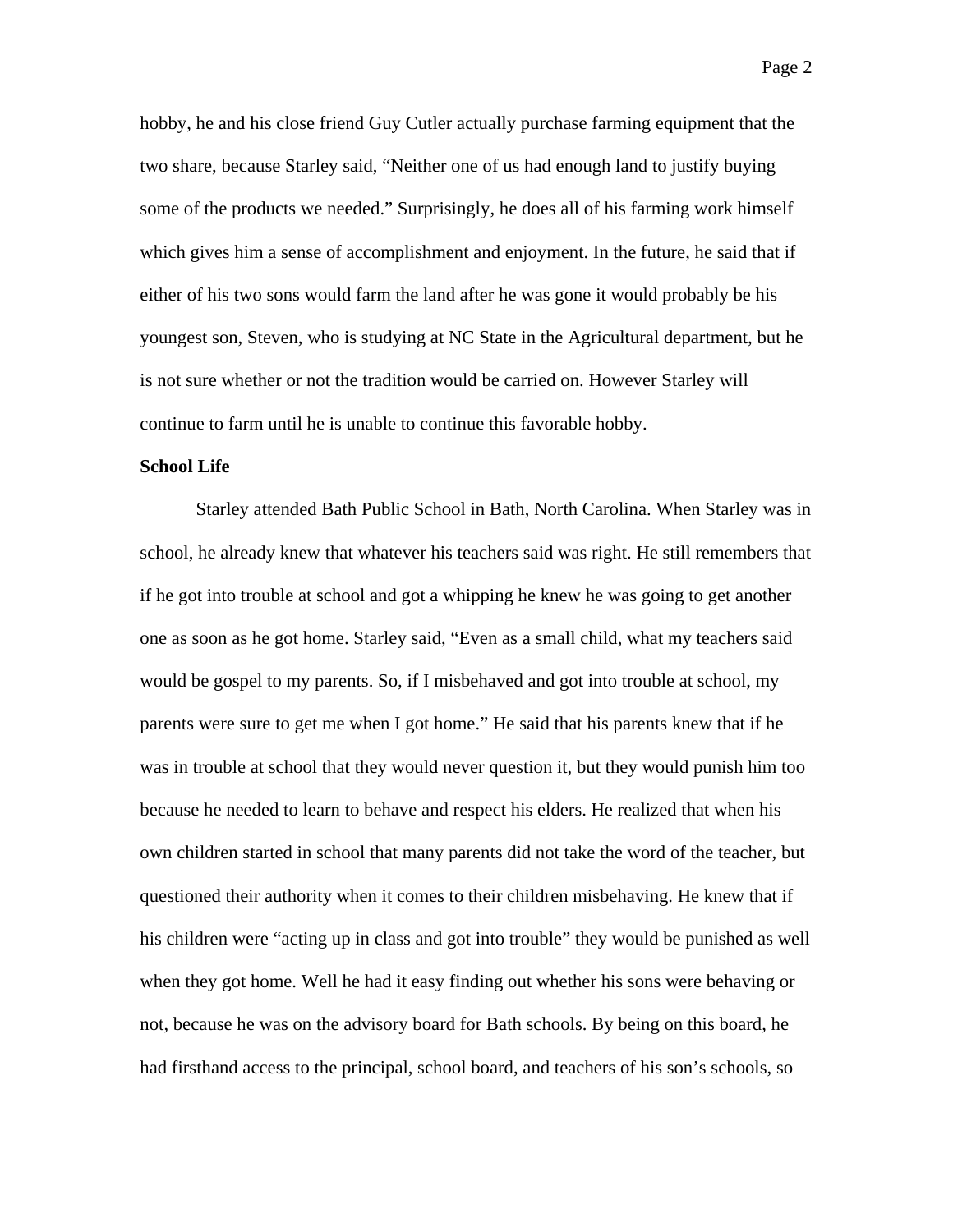as a parent this worked to his advantage. He got a chance to see whether or not his children were behaving or not. He said, "I never had so much trouble with my oldest son Ley behaving, but my youngest Steven was more outgoing and would get into trouble more often." It was funny hearing him say, "Ley could not lie to anyone, so if he got a 40 on a test, he would tell me as soon as he walked in the door. Steven was different, because he would always say, 'School was fine,' whether it was or not."

During high school, Starley was a member of the Future Farmers of America (FFA). In his senior year of school, Starley became the Secretary of the FFA. Because of his work in the organization while he was in school, Starley became an honorary member of the group not only for his time in the organization, but especially after he helped Bath high school with their farming projects. Also, while in high school, he played sports like football and basketball. "I loved football. I played center on Offense and guard on Defense. Back then we did not have enough guys to make up a full offensive and defensive team. Also, my football team during my senior year of high school we went third team All-State which was great." Starley regaled of his accomplishments in high school, but he built on these accomplishments and worked his way up in life towards his next adventures in college and in the military.

#### **Military Man**

After high school, Starley decided to attend Pitt County Technical Institute. He pursued a career in Basic Electronics which was a one year degree. He said, "I loved math and really enjoyed learning more algebra while in college, because my electronics courses dealt a lot with math concepts." He thoroughly enjoyed his experience at Pitt, because the training he received there carried him on through his later work at Texasgulf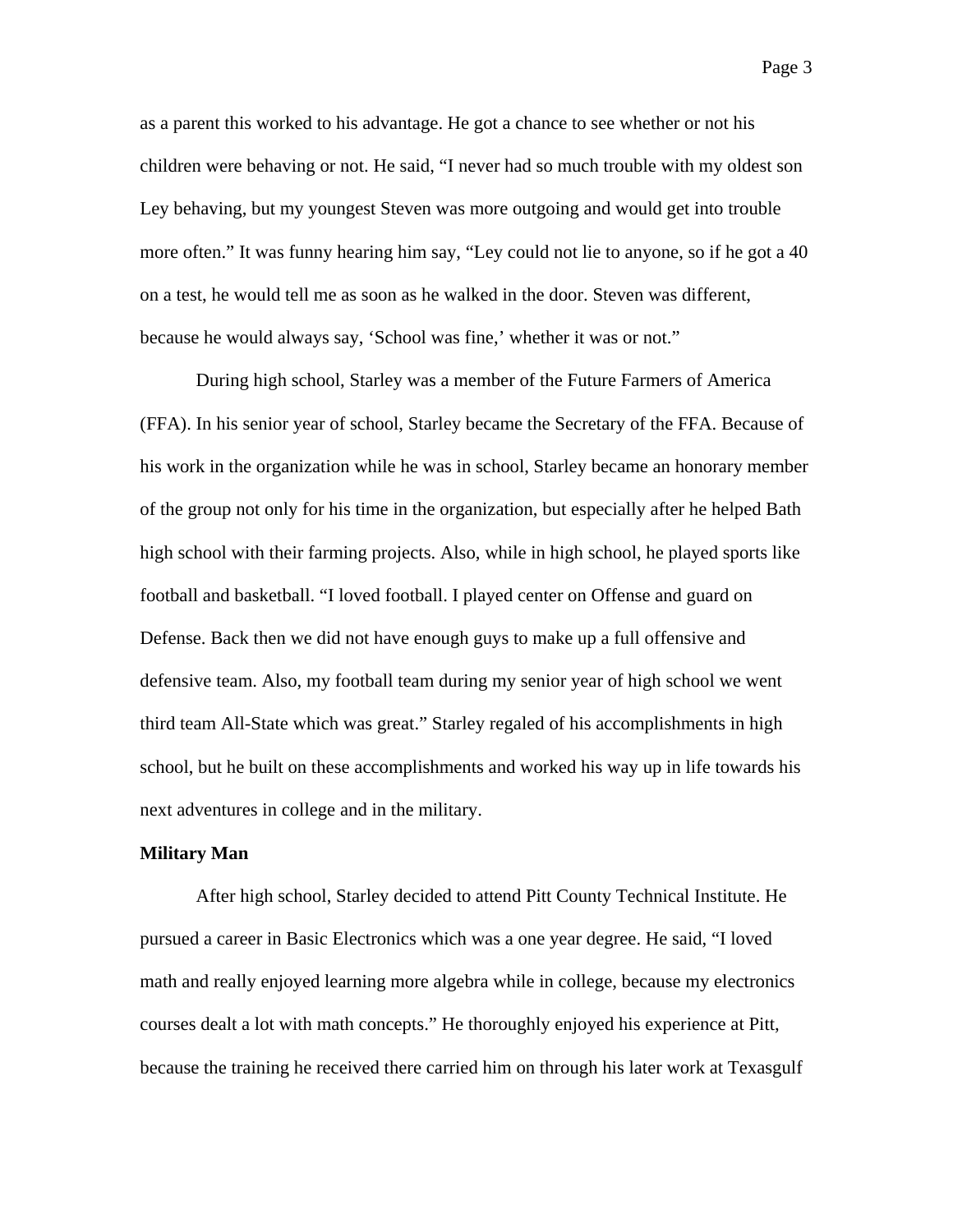(PCS Phosphate). After he finished at Pitt, Starley was on the 1A list to be drafted to do a tour in Vietnam; however, he lucked out by quickly signing up for the Army Reserve. Starley said, "It was either I joined the Army Reserve or National Guard, or I was going to be drafted. People got drafted if they did not join or they didn't go to a 3 or 4 year school." Because Starley was placed in the Army Reserve on September 7, 1966, he did not get drafted and deployed out to tour in Vietnam. At this time, most men that did not

sign up for the National Guard or get put in the Army Reserve were on an automatic trip to fight in the tragic war that was taking place in Vietnam. So, as a young man, Starley got lucky that he was never deployed, because many men during this time never came back from their tour of duty overseas.

While Starley was in the Army Reserve, he went to Georgia for formal training camp which was six months of basic training and advanced individual training (AIT). During the year, the reserve required him to work in the army camps two weeks a year and one weekend a month with four months active duty or he could be called up for accelerated drills which required him to work every other weekend. The Army Reserve assigned Starley to a position as a communication specialist. He had to set up communication lines at the reserve centers which involved setting up phone lines and radio lines. Because of working in communications, he was in fact involved in the Cage system which used Crypto (a secret code language used in military bases). Eagerly he said, "I thought this was so exciting, because to get into the buildings to do my work I had to have a secret security clearance and guards were always surrounding the buildings." He said they would send these secret codes by typing them up on the typewriter and sending the papers to the other facilities to be decoded. He really seemed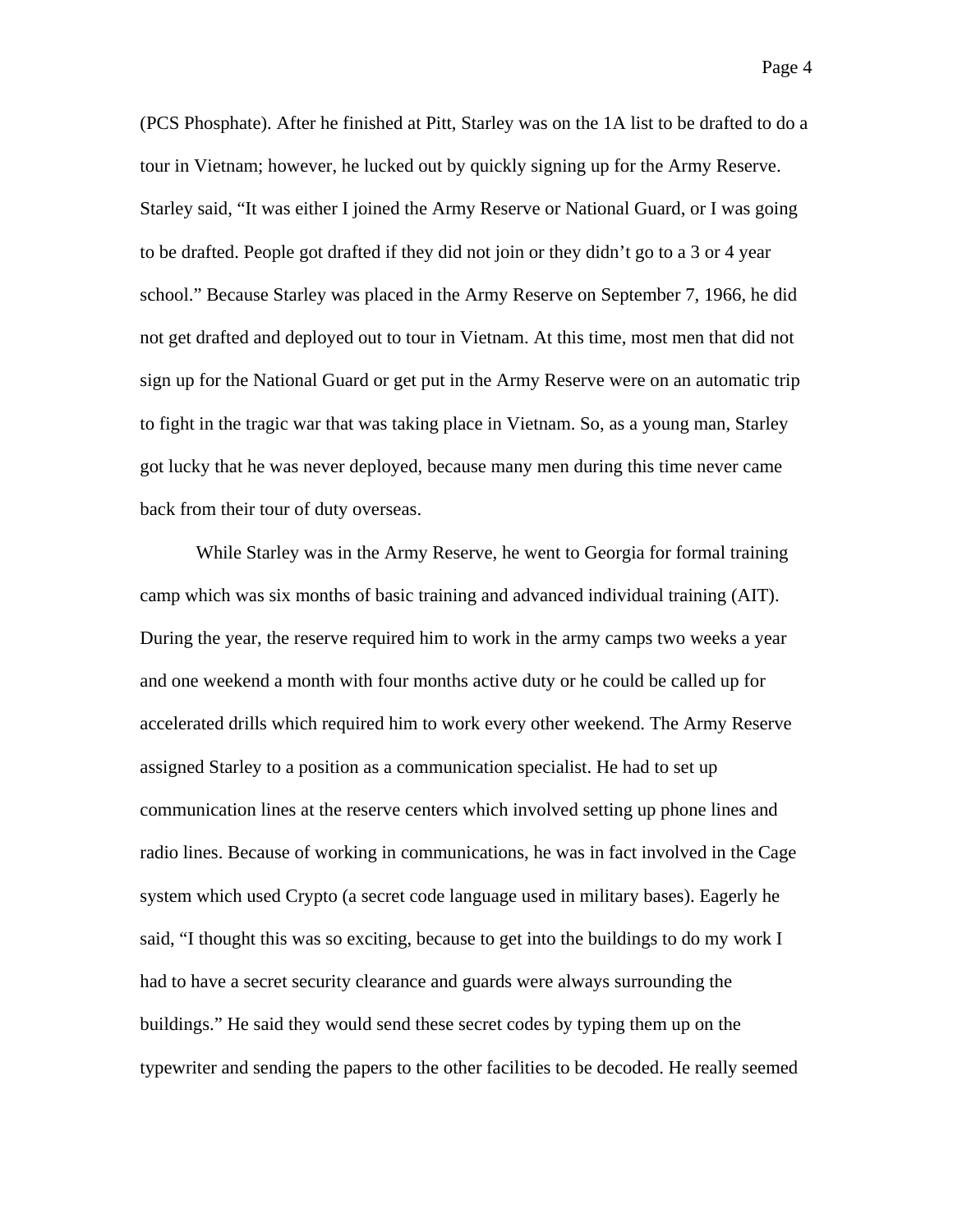to enjoy this type of work and was so proud of the work he did while in the Army Reserve. While he was working in the Army Reserve, he also got another job that he continues to work at even now which is in the electrics department at Texasgulf (PCS Phosphate).

# **Texasgulf/PCS Phosphate**

 He began working at Texasgulf or what is now called PCS Phosphate when he was only 19 years old. He started at the bottom of the chain in the electrical department making a minimum of \$2.09 an hour (which he says was a lot of money in those days). He started working as a shift electrician helper and he worked up as a lead. He then became the head of his department over four other men. Soon after he stopped shift work, he was promoted to an electrical craftsman. During this time, he worked with lights, reciprocals, motors, transformers, and controls on interlock belts. Even though he worked in a dangerous department, Starley said that in the forty years that he has worked for Texasgulf he has never been hurt on the job. Also, in over 30 years, there have been no fatalities only a few burns or possible lost fingers. In 1977, he was promoted to working as a foreman in the mines. In 1990, he transferred from working in the mines to being a Control Equipment Specialist, but in this job he really did not have interaction with people. He mentioned, "I started to miss the interaction between people in the work area, because now I mainly worked on projects which did not involve being around many other employees."

Starley now works as a General Foreman over the mine, wheel, and bucketwheel division. He is also in charge of 35 other employees and some forms of maintenance work. Starley is in charge of a seven million dollar department each calendar year, so he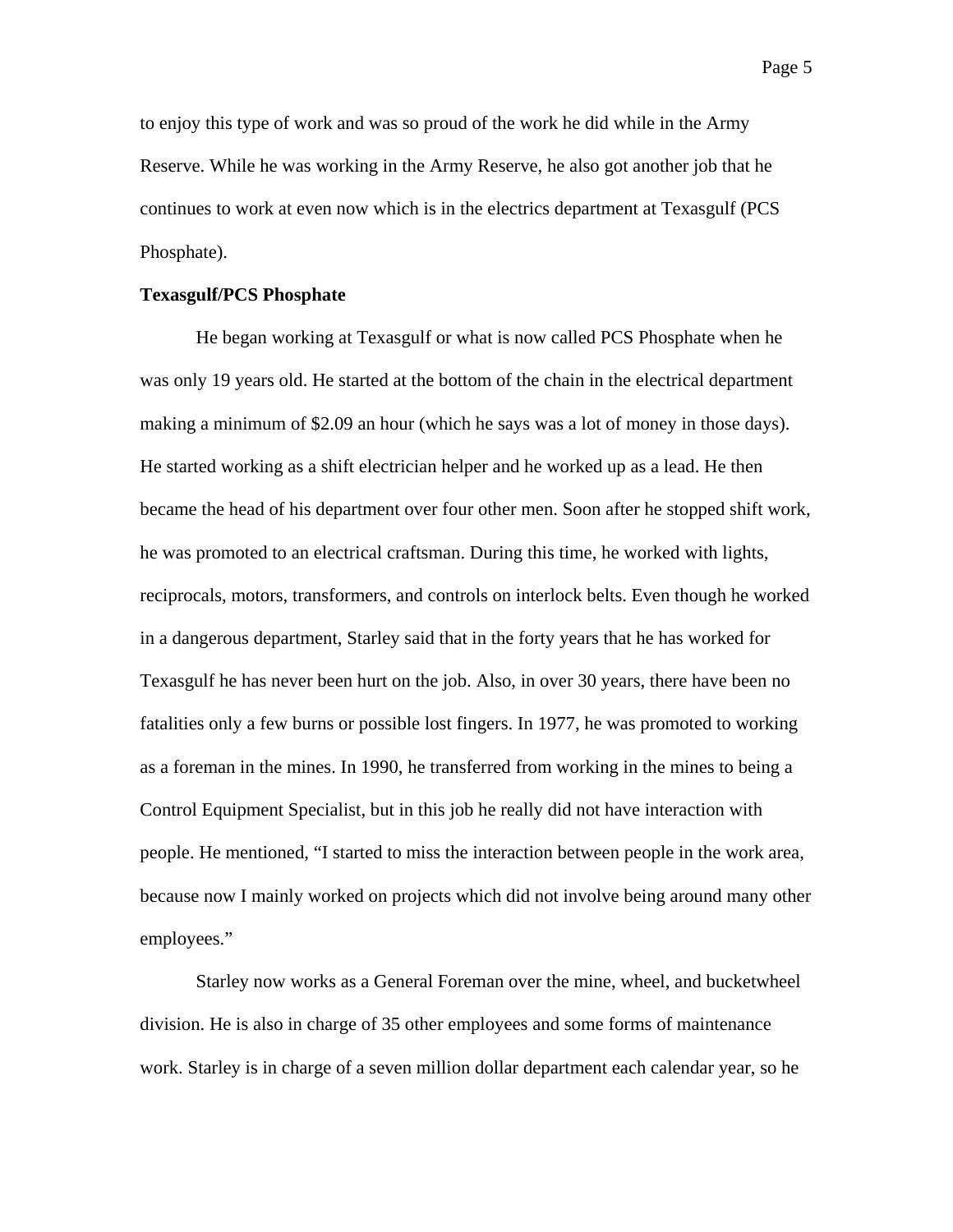controls the money over his salaried employees, the parts needed, and travel expenses for all of his departments employees. Because he is a General Foreman, he actually gets to travel around the country to look at the electrical parts to make sure that the parts are running properly, because it will cost the company a lot less money if they can fix the parts rather than if they have to replace the parts.

Soon Starley will be retiring from PCS after 40 years working for the company. He has put many days into this corporation and he is beyond excited to finally be able to retire from the company. He said, "Because I waited out my 40 years with the company, I will get a 70% pension of my current salary, so that is why I stayed on with the job this long." For a retirement present, Starley actually went out and bought himself a new Harley. He said, "I named her "K" which stands for my 401K plan I will be getting." I got a good laugh out of that one. He was so proud to see that sleek black Harley sitting in his garage surprisingly his wife, Cynthia, even enjoys riding on it.

#### **Family Life**

 Starley actually met his wife, Cynthia Ann Dail, through mutual friends down in Ernul, NC. He told me of their first date together which was actually quite funny. He said, "I went on a double-date with Gloria Forbes (his date), an Elks-boy, and Cynthia." What was funny Starley was dating Cynthia's best friend Gloria. Some time in the near future Cynthia and Starley were both single. Starley went up to his friends house Mike Cutler who convinced Starley to call Cynthia up to go on a date. Well, Starley said, "After I started dating Cynthia, I never dated anyone else." The couple dated for about two years before they finally got married. They married at Macedonia Free Will Baptist Church in September 1972. They were married in a traditional style country wedding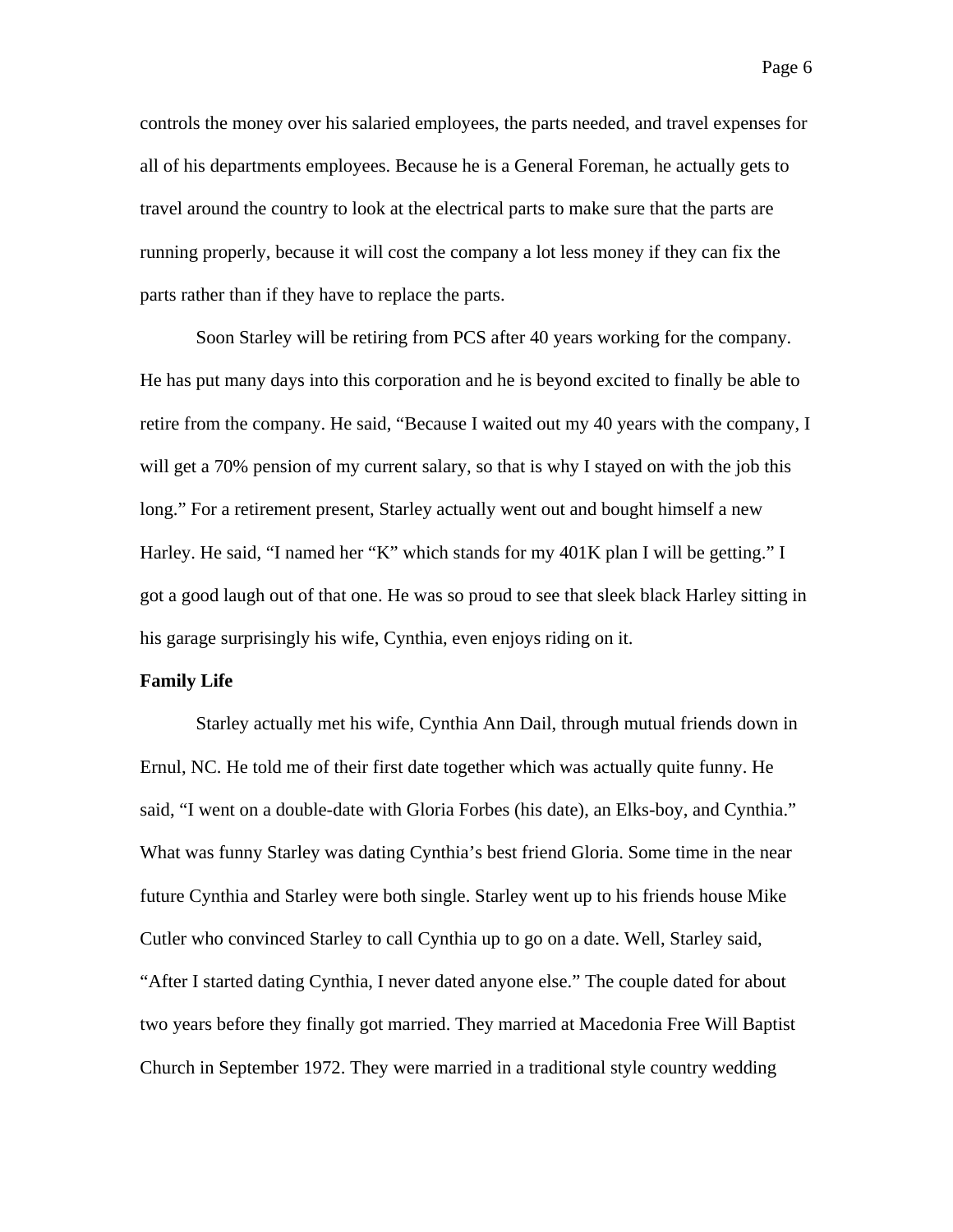surrounded by their closet family and friends. After the wedding, they actually moved into a house down on Starley's family farm in Bath.

In 1975, the couple had their first son "Ley" or Starley Lewis Stell, III. Starley said that Ley was a shy, quiet child. He said, "Ley was such a good kid that even felt guilty if he did anything wrong." Ley has always been his mama's little boy. A few years later in 1982, Starley and Cynthia made a new addition to their family when they had Steven Alton Stell. Steven was an adorable blonde-haired boy; however, he could have been no more different than his brother Ley. Steven was a rambunctious child. Starley said, "Steven is so much like me." Steven was always getting into some kind of trouble. Steven was a sweet, lovable child, but he was a free-spirit. So, Starley said that Steven was always his boy, because he actually reminded him more of himself than Ley did. Steven seems to be more ambitious to work on machinery and the farm just like his father. Starley said, "When my father was sick Ley would help out by taking care of his granddad by helping his grandma in the home by bathing and cleaning up. Steven was the more subtle type in this situation, but he helped out a great deal by keeping the yard mowed and doing any outside or mechanical work they needed taking care of." I think that Starley's sons both have a little piece of him in them, because Starley is the most lovable type of man that would do anything for his fellow man, but he is also such an outgoing person. He knows how to be there for his family, but also can get down in the dirt and work on about any type of machinery imaginable. While talking about his family, he shows so much pride and love for his sons and his wife, and it is comforting to see a man that is so concerned about his family's life and well-being.

### **Community Man**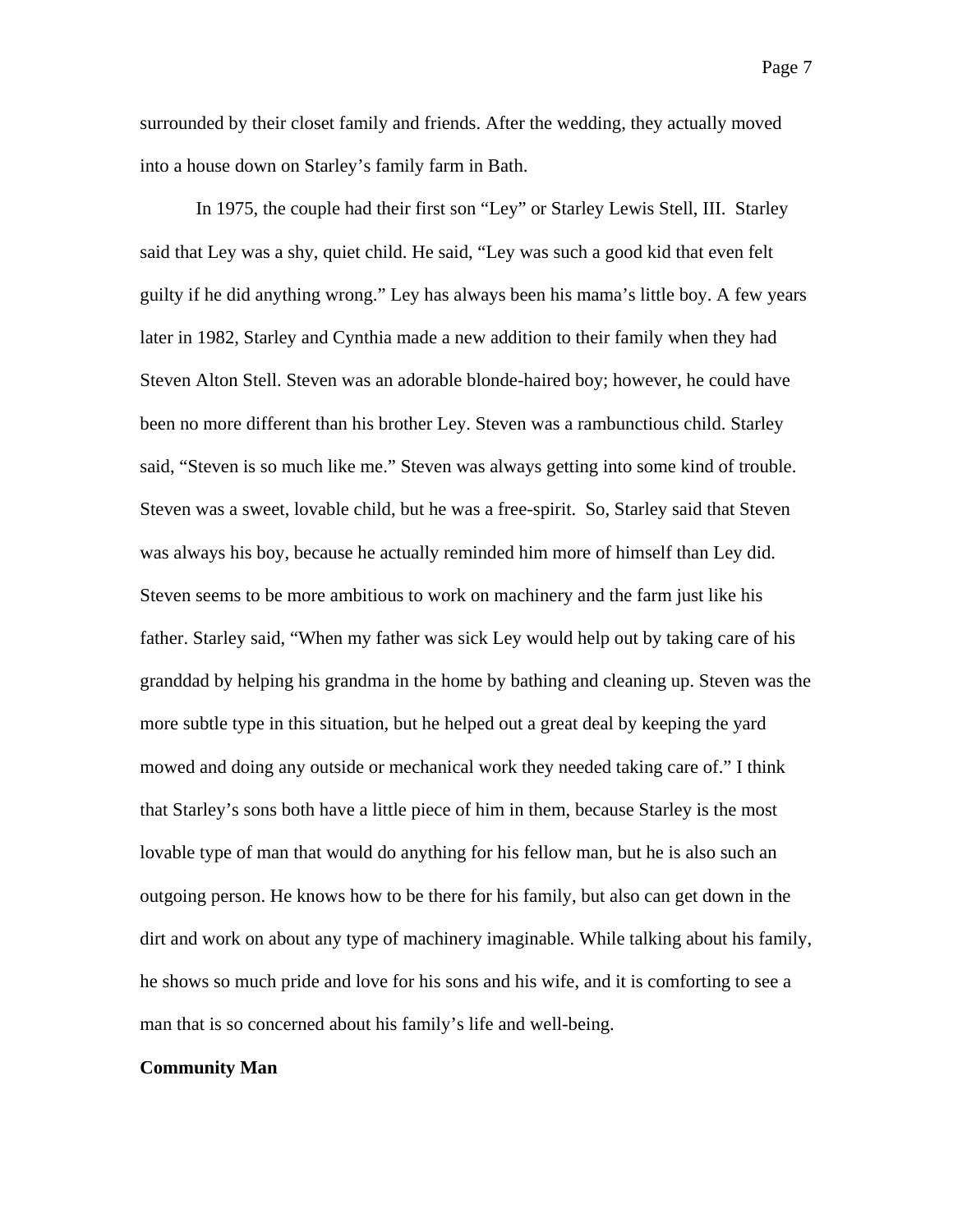Starley is also much involved in his community of Bath. He is a member of the Bath Christian Church in which he has been a deacon for several years. He is also a member of the Ruritan Club of Bath. In the Ruritan Club, he has served as the president and vice president of the club. He meets with the club once a month. In the club, he participates in many fundraisers to help raise money for people in need in his community like they raised around \$60,000 for a man in the community that had leukemia. Starley was also involved in the areas Tri-Centennial event that was for Bath North Carolina's 300 year old birthday. Also, it was a celebration not only because the town was 300 years old, but also because it was the oldest town located in North Carolina. Starley said, "It was an all year event. We had so many fundraisers with pig-pickings and fish-fries." He said that the fundraisers raised money for different organizations which in turn put the money back into the community by helping the elderly in the town, helped send children to camp, and many other needs that needed attention within Bath. Starley really enjoys all of the organizations that he is involved in, and they do so much to help people in need within the community.

# **Hunter and Fisher Man**

 Because Starley's home is right next to Bath Creek, he says that he really enjoys fishing down at the creek. He loves to take out his boat and go fishing so he can have a calm and relaxing day. He also loves to go hunting. He said that he hunts quail mostly which he takes his bird dog out with him to hunt with, but he also does do some deer hunting too. Starley and his friend Guy were actually hunting down on one of their other friends Eddie Smith's hunting preserve. Starley and Guy were going to lead a bird hunt for some men Eddie knew. Starley had stirred up the birds for the men to hunt, so he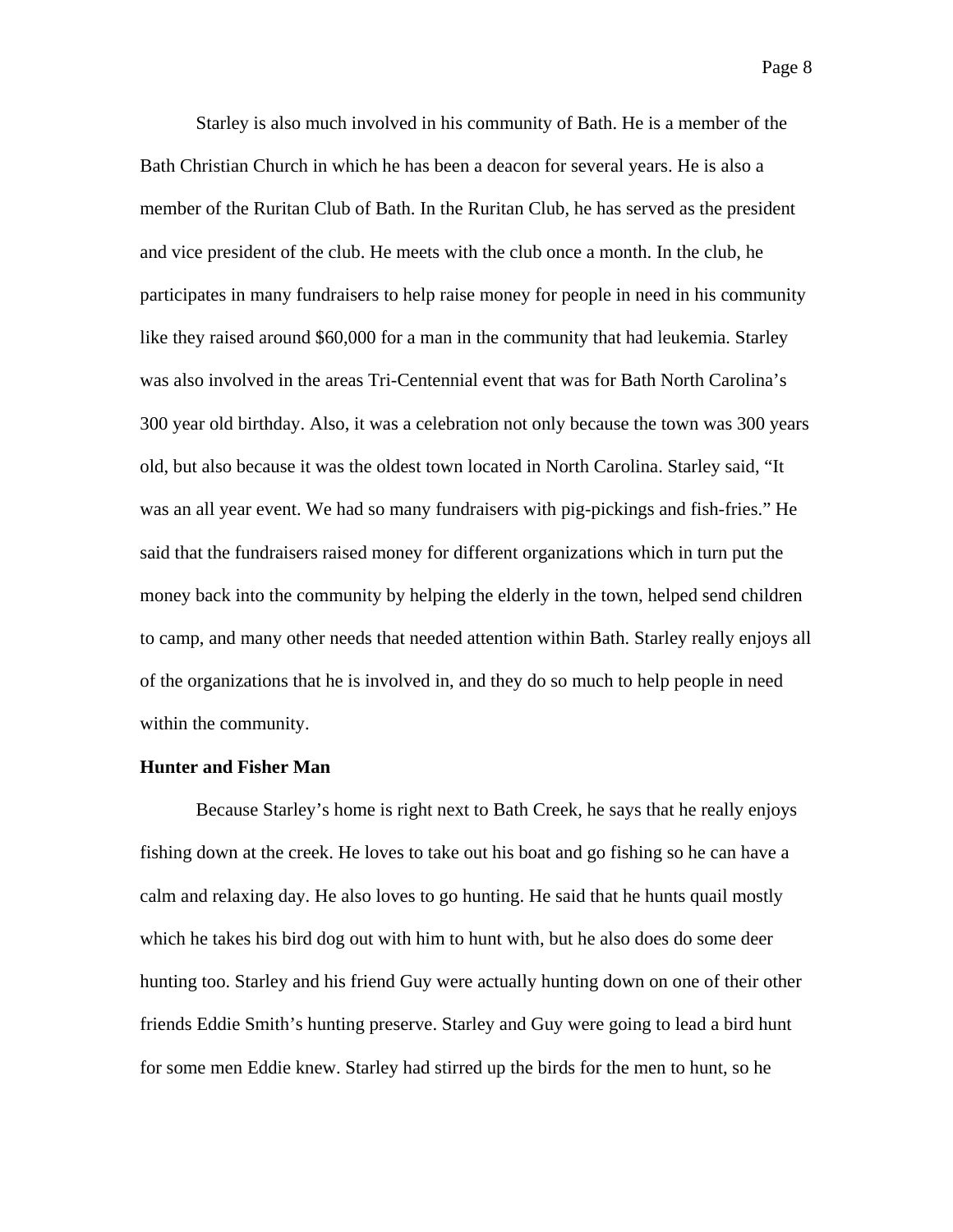decided that he was going to go up in one of the stands to see if he could kill a deer so he could make some sausage out of. Well, he gets up in the stand and sees this great big doe walk out of the woods. He said, "I couldn't get a clear shot of the doe, so I got down on my knee to set up a shot. Then I got a cramp in my leg, so I stood up to shake out the cramp and the deer started to run off. Then the deer stopped and I got a good shot in her." He then went down and got Guy to help him load the deer up, but the doe was so big that it would not even fit in the back of his truck.

 The next day, Starley went hunting again with his friends and he was back up in the stand when he saw three bears come out of the woods. It was a mama bear that weighed around 250 pounds and two baby cubs that were about 100 pounds each. Starley said, "They were breaking off corn from the corn field, so I decided to take a shot at the big bear. I remembered Eddie told me that if I ever shot a bear once keep on shooting till you know it's dead, so that's what I did. I shot her once and she fell to the ground. She then lifted her head, so I shot her a second time. Then she leaned up a third time, so I popped one more off at her which finished her off." He was in shock at finally killing this bear, because that is such a hard task to do. He was so happy about killing this bear that he decided that he was going to get its head mounted on the wall. He tells his hunting stories with such excitement and the smile on his face just tells it all that he will always enjoy his hunting.

# **Future**

 Starley is not sure what the future will hold for him, but he hopes to continue with a long, memorable journey. After his retirement, he hopes to do some traveling with his